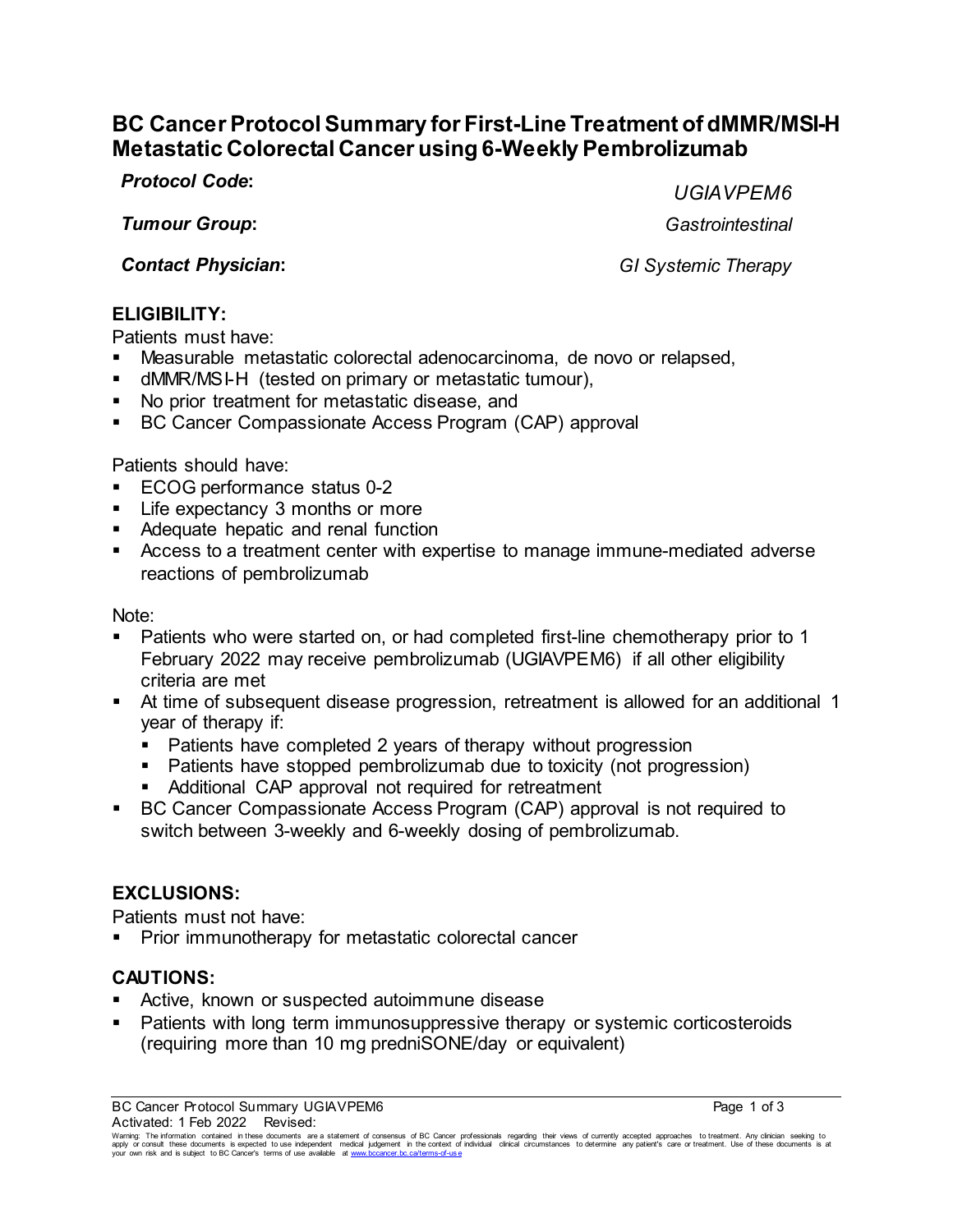## **TESTS:**

- Baseline: CBC and differential, creatinine, ALT, alkaline phosphatase, total bilirubin, LDH, sodium, potassium, TSH, morning serum cortisol, chest x-ray or CT chest. Optional : CEA
- **Prior to each cycle: CBC and differential, creatinine, ALT, alkaline phosphatase, total** bilirubin, LDH, sodium, potassium, TSH
- **If clinically indicated: CEA, morning serum cortisol, lipase, glucose, serum or urine** HCG (required for women of child bearing potential if pregnancy suspected), free T3 and free T4, serum ACTH levels, testosterone, estradiol, FSH, LH, ECG, chest x-ray
- Weekly telephone nursing assessment for signs and symptoms of side effects while on treatment (Optional).

## **PREMEDICATIONS:**

- Antiemetics are not usually required.
- If required, antiemetic protocol for low emetogenicity (see [SCNAUSEA\).](http://www.bccancer.bc.ca/chemotherapy-protocols-site/Documents/Supportive%20Care/SCNAUSEA_Protocol.pdf)
- If prior infusion reactions to pembrolizumab: diphenhydrAMINE 50 mg PO, acetaminophen 325 to 975 mg PO, and hydrocortisone 25 mg IV 30 minutes prior to treatment

## **TREATMENT:**

A cycle equals -

| Drug          | <b>Dose</b>                 | <b>BC Cancer Administration Guideline</b>                           |
|---------------|-----------------------------|---------------------------------------------------------------------|
| pembrolizumab | 4 mg/kg<br>(maximum 400 mg) | IV in 50 mL NS over 30 minutes<br>using a 0.2 micron in-line filter |

Repeat **every 6 weeks** until disease progression, unacceptable toxicity or a maximum of 2 years of treatment (including doses given as UGIAVPEM)

Retreatment may be allowed (refer to eligibility).

#### **DOSE MODIFICATIONS:**

No specific dose modifications. Toxicity managed by treatment delay and other measures (see [SCIMMUNE](http://www.bccancer.bc.ca/chemotherapy-protocols-site/Documents/Supportive%20Care/SCIMMUNE_Protocol.pdf) protocol for management of immune-mediated adverse reactions to checkpoint inhibitors immunotherapy,

[http://www.bccancer.bc.ca/chemotherapy-protocols](http://www.bccancer.bc.ca/chemotherapy-protocols-site/Documents/Supportive%20Care/SCIMMUNE_Protocol.pdf)[site/Documents/Supportive%20Care/SCIMMUNE\\_Protocol.pdf\).](http://www.bccancer.bc.ca/chemotherapy-protocols-site/Documents/Supportive%20Care/SCIMMUNE_Protocol.pdf)

BC Cancer Protocol Summary UGIAVPEM6 **Page 2 of 3** Page 2 of 3 Activated: 1 Feb 2022 Revised:

Warning: The information contained in these documents are a statement of consensus of BC Cancer professionals regarding their views of currently accepted approaches to treatment. Any clinician seeking to<br>apply or consult t